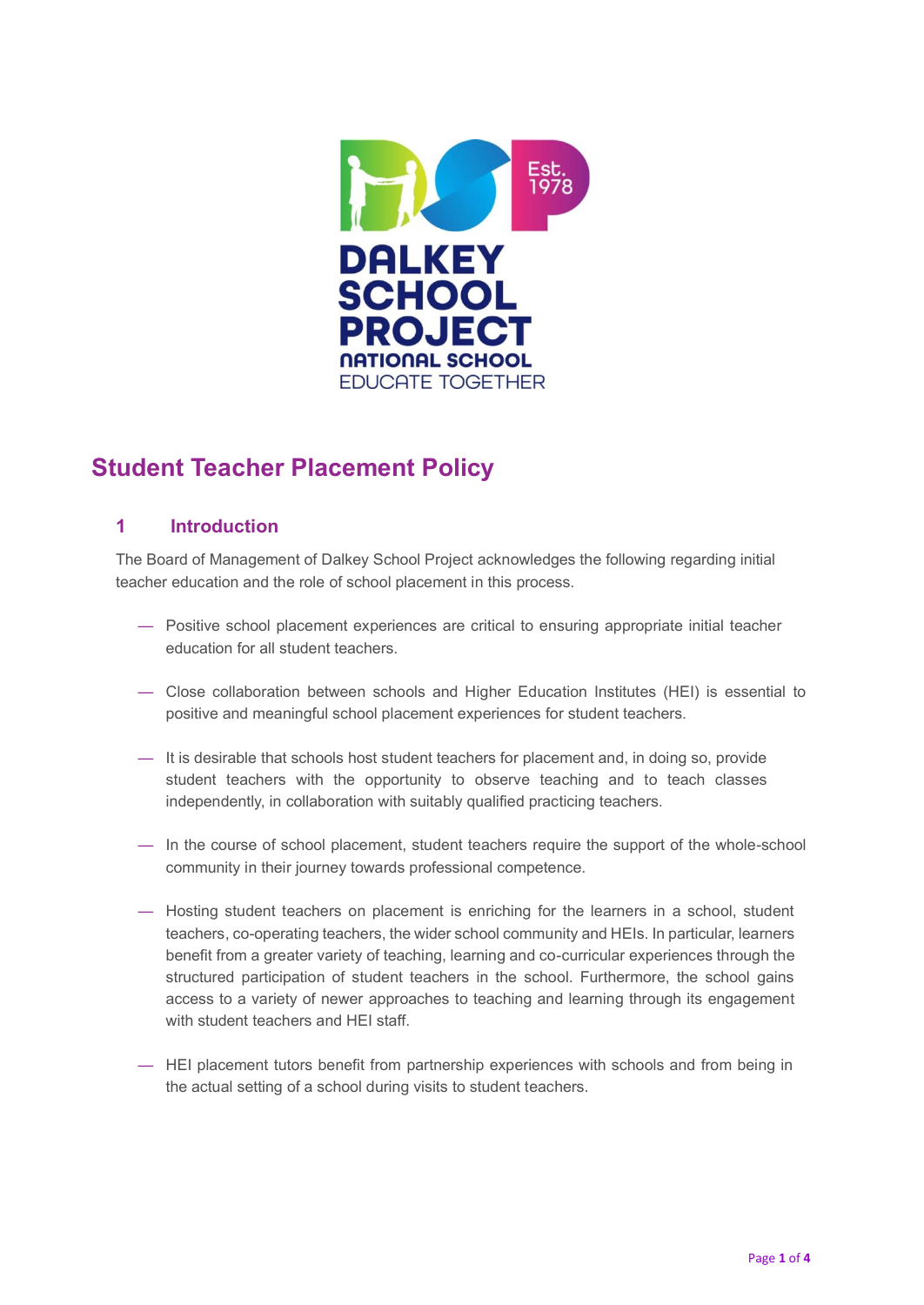# **2 Development of Policy**

This policy was developed by the Board of Management following consultations with all members of the school community – school management, teachers and other relevant staff, parents, students and the school patron.

# **3 Commitment to hosting student teachers**

Dalkey School Project is committed to hosting student teachers for school placement and, in this context, adopts without modification as part of this school placement policy the Guidelines on School Placement developed by the Teaching Council in consultation with all relevant education partners.

### **4 Implications for the school hosting student teachers on placement**

Hosting a student teacher on placement will, inter alia, involve the student teacher observing classes being taught by members of the school's teaching staff. It will also involve student teachers teaching classes, in the first instance, while being observed and supported by the teacher with primary responsibility for the welfare and educational progress of the class (the co-operating teacher). Then, as the student teacher's competence develops, the student teacher will move to teaching classes independently in line with HEI requirements and the student teacher's particular stage of development on the Initial Teacher Education (ITE) programme.

## **5 Scheduling of student teachers on placement**

The principal, or staff members to whom this task is delegated, will allocate student teachers to co-operating teachers and classes, having regard for: the stage the student teacher is at in his/her initial teacher education programme: the particular needs of the learners in a particular class; the requirement for the student teacher to experience an appropriate range of placement contexts; and any special circumstances of which the co-operating teacher has an awareness.

#### **6 Induction of student teachers on placement**

Student teachers will, prior to commencing their placement, be provided with an orientation to the key personnel, ethos and work of the school. This orientation shall involve student teachers being provided with an information pack that will include details of key school policies, in particular the school's Student Code of Behaviour, Child Protection, Health and Safety, Homework and Student Teacher Placement Policies.

## **7 Supports for the student teacher**

The school community is committed to supporting positively and sensitively the student teacher in accordance with the Guidelines on School Placement developed by the Teaching Council in consultation with all relevant education partners. Furthermore, the school is committed to allocating the student teacher to (an) appropriate co-operating teacher(s) and to the classes essential to him/ her undertaking his/her school placement successfully. The school will also provide the student teacher with the teaching facilities and resources necessary to his/her work during the placement.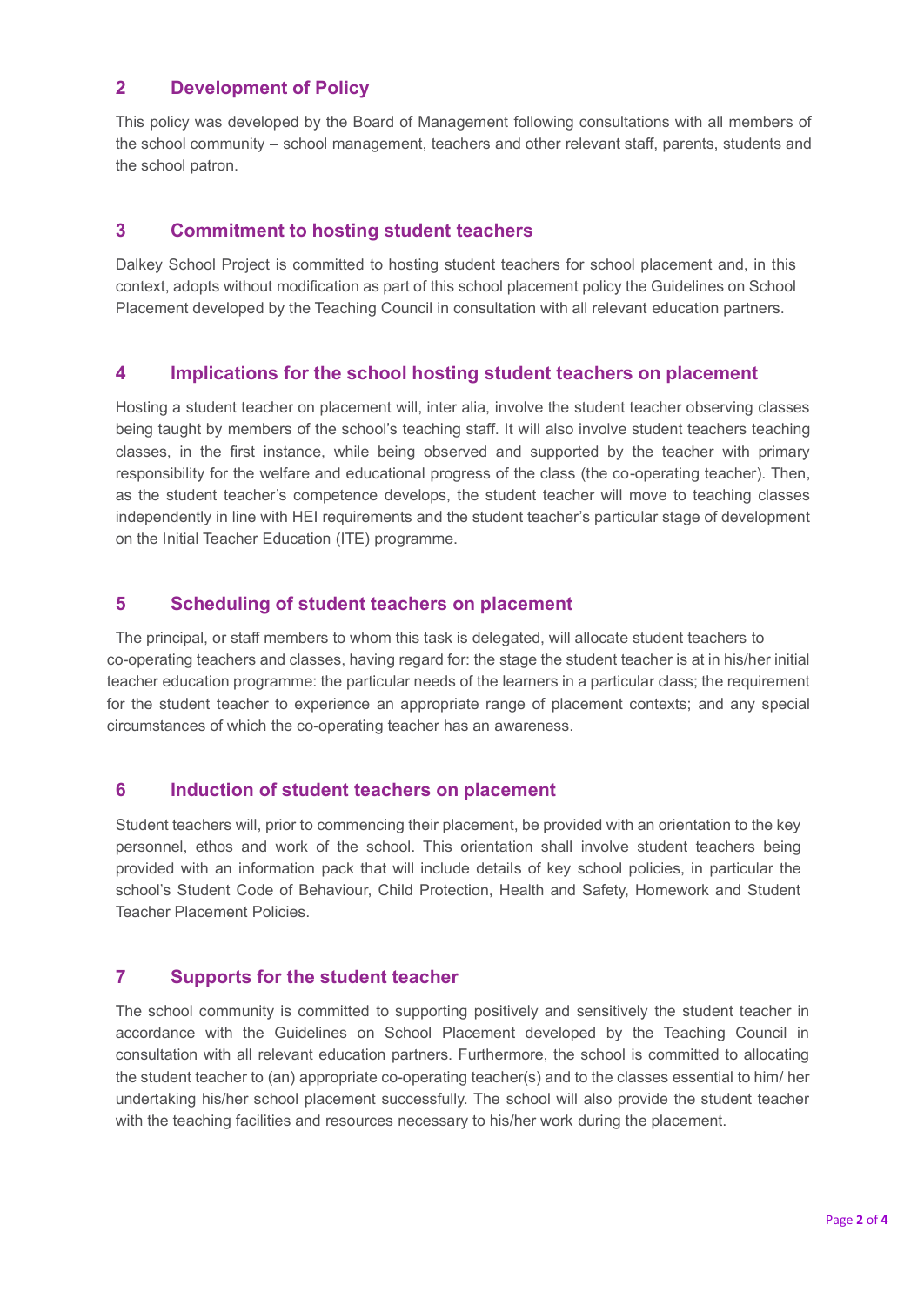# **8 Continuing professional development for staff involved in supporting/ facilitating student teacher placement**

The school management authority and the school's senior management are committed to promoting and facilitating the participation of school staff in continuing professional development programmes essential to ensuring the successful operation of student teacher placement in the school.

## **9 Communication of school placement policy to school community**

A copy of the school placement policy is made available to school personnel and the parents association and the policy is readily accessible to parents on request. In particular, a copy of the policy shall be published on the school website (where applicable) and a copy is made available to parents/guardians of all learners enrolling in the school and all new teachers at the point of their employment, either electronically or in hard copy.

#### **10 Policy reviews**

This policy will be reviewed by the school management authority periodically.

## **11 Date of policy adoption**

This policy was adopted by the Board of Management on 22 February 2021

Signed:Ciaran Byrne (Feb 1, 2022 12:55 GMT) Signed: Signed:

Chairperson of Board of Management Principal

Feb 1, 2022

Date:

Date: 01.02.2022

Date of next review: